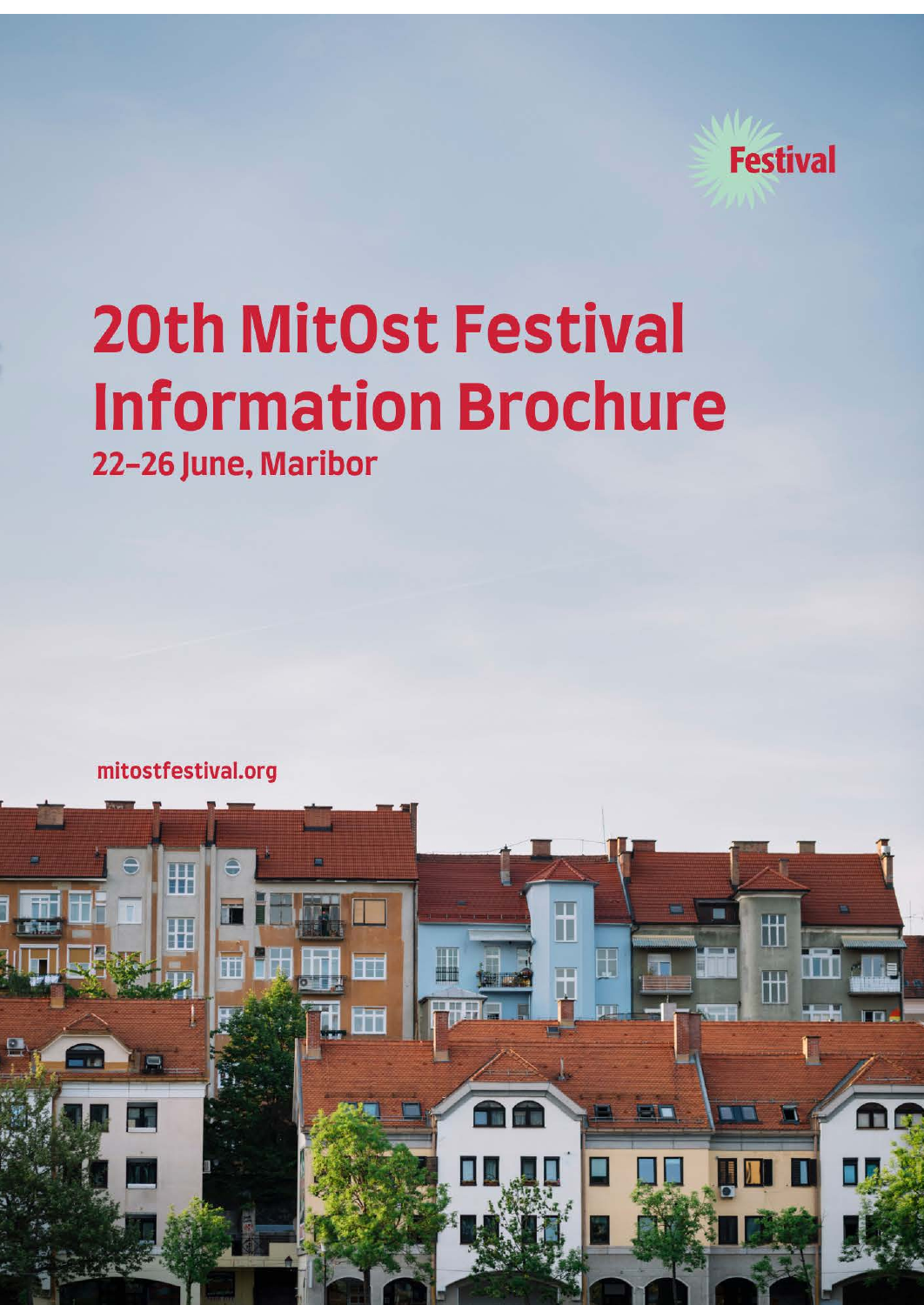

**[Welcome](#page-2-0)** [Introduction to this year's Festival](#page-2-1) [MitOst Festival App with QR Code](#page-3-0) [Program](#page-4-0) **[Tombola](#page-4-1)** [Football match](#page-4-2) [Registration for Workshops](#page-4-3) [Travel Reimbursement](#page-4-4) [Let's be conscious of the environment](#page-6-0) [Communication during the Festival – Telegram Chat](#page-6-1) [How to Navigate in Maribor during the day](#page-7-0) ☀️ How to Navigate in Maribor during the night [Information about Maribor/Slovenia](#page-9-0) [Speaking Slovenian](#page-9-1) [Service Numbers and Addresses](#page-10-0) [Spread your excitement!](#page-12-0) **[Partners](#page-12-1)**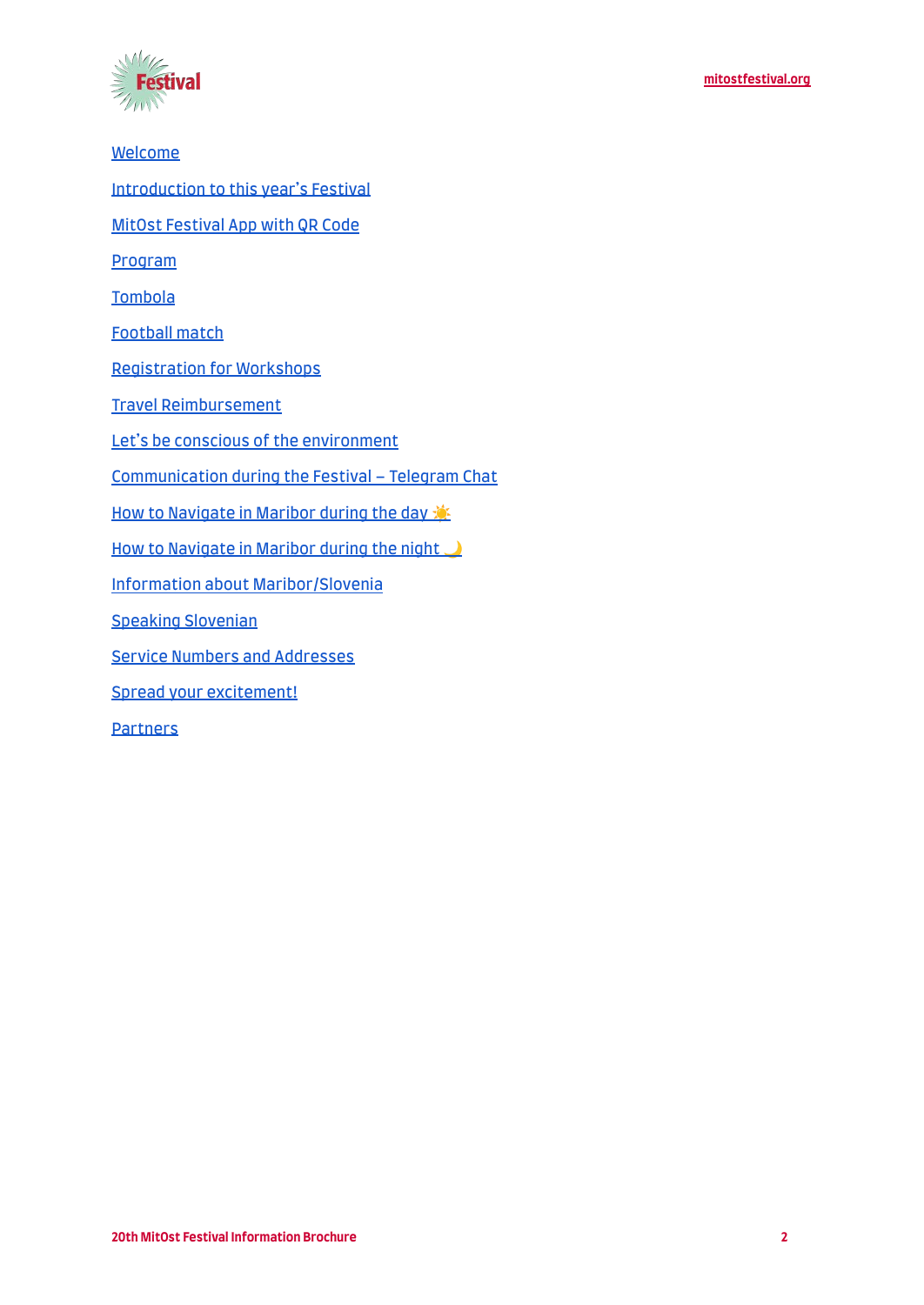

## <span id="page-2-0"></span>**Welcome**

Dear Festival Participants, Members, Partners and Curious Ones,

We warmly welcome you to the 20th International MitOst Festival in Maribor. It feels great to host the Festival in Slovenia after three years of pandemics. We can't wait to see you all in person and to be able to connect, re-connect and exchange with you. In this special year, which marks the 25th anniversary of MitOst, we want to celebrate together with you. We want to thank you for your dedication, your love and the precious time that you gave to the MitOst community over the last years.

# <span id="page-2-1"></span>**Introduction to this year's Festival**

The topic of the 20th MitOst Festival is "Resilient Communities in Times of Uncertainty". Communities all over Europe have been facing great challenges for the last few years. Extremism, inequalities and crises in Europe and its neighbouring regions are on the rise. The Russian invasion of Ukraine, the Covid pandemic. In these times, civil societies act as a driving force in maintaining open, stable and democratic societies. We are thrilled by how the topic "Resilient Communities in Times of Uncertainty" has resonated with you.

Thanks to your session proposals, we have the opportunity to connect with each other in various spaces and to learn about building our communities' resilience. Your activities have inspired us over the years in our work: MitOst started as a small alumni association 25 years ago through the initiative of some dedicated people who wanted to continue with the pioneering project work in the regions of Eastern Europe. Today, the association has grown into a large, professionally-based organisation with an even larger network that stretches over the wider European region, including the countries neighbouring the Mediterranean as well as Russia and Caucasus, and also to Asia.

We believe that we can make MitOst's future more resilient, even more inspiring, energetic and aligned with today's challenges. We are excited to start together through sessions, events and activities of this year's Festival. Please find the most updated program in the [Festival app](https://mitost.lineupr.com/20th-mitost-festival/) and on our [website](https://festival.mitost.org/). The app allows you to access the festival programme anytime and navigate it easily. It also provides you with an interactive map of the festival's venues and points of interest.

We wish you many great encounters during the MitOst Festival 2022. We hope that the days in Maribor will be a very special experience, in which our network will come close together. We would like to thank our long-standing partners and funders as well as all those who supported us specifically for this festival edition. We also thank all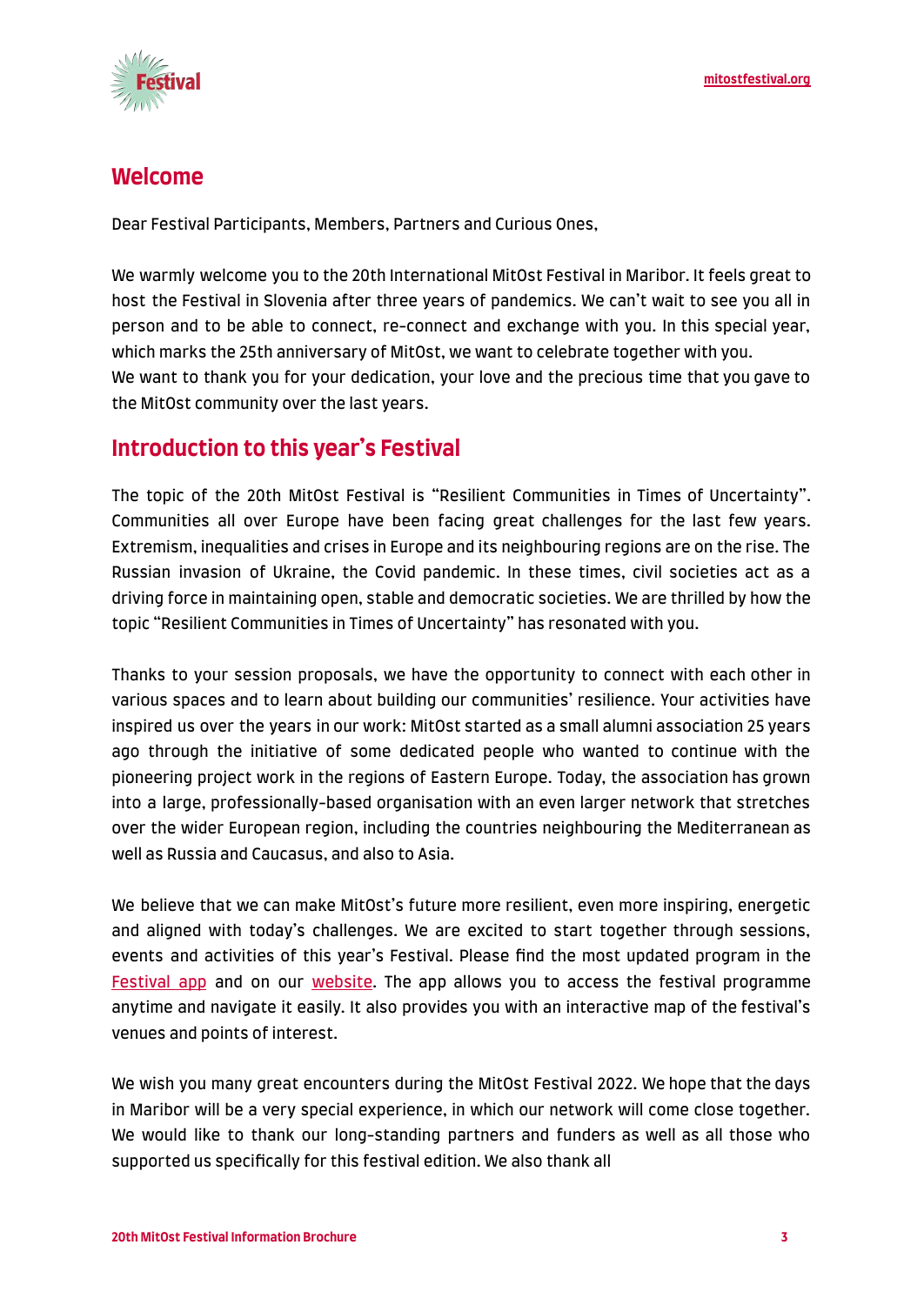

those dedicated and inspiring individuals who shaped this festival in its content and form – your contribution is essential!

And to all of you, dear participants – thank you for being here, sharing and shaping the festival. We feel honoured to have you with us here in Maribor and in our MitOst cosmos!

# <span id="page-3-0"></span>**MitOst Festival App with QR Code**

As during previous Festival editions, we will provide the web-based **LineUpr App to guide you through the Festival**.

The MitOst Festival app will hopefully become your constant companion during your stay in Maribor and make it more interesting and easy. In the app, the latest news and updates of the Festival will be uploaded on a daily basis. Here, you can check the schedule of the Festival program, easily navigate through various locations and Festival venues, and learn more about Maribor, our local host hiša! and the MitOst Festival itself, as its contributors.

To better navigate through the Festival program, you can choose your personal highlights and **create your own personal agenda**. Just scroll through the program and highlight your favourites.

You can also find useful information regarding restaurant recommendations and other important addresses such as pharmacies, hospitals or ATMs, shown in a map format. Furthermore, contacts for support and emergency requests during the Festival are provided.

One of its most significant advantages: **the app doesn't require installation**. You can access the Festival app online – from a phone, tablet, or PC – by following the link or QR Code below, or simply by downloading it on your device. For this, please click the 'Get Mobile App' button in your browser. The app also works offline and is updated once a connection is available.

Please let us know if you notice any incorrect or misleading information in the app! In case of any questions, please do not hesitate to contact us via [festival@mitost.org.](mailto:festival@mitost.org)



**[Get the MitOst Festival app and stay updated!](https://mitost.lineupr.com/20th-mitost-festival/)**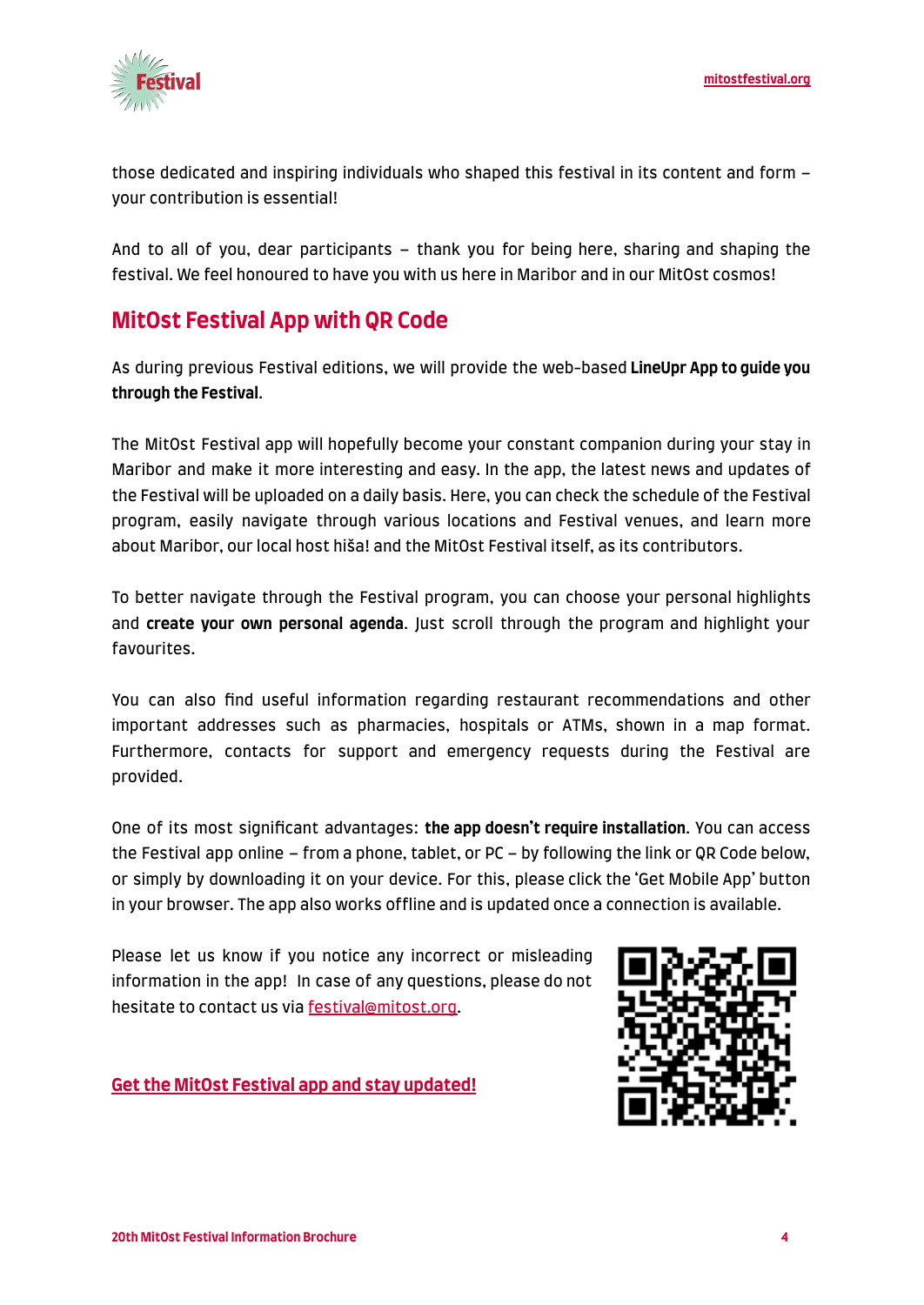



## <span id="page-4-0"></span>**Program**

Find the Festival program on **[our website](https://mitostfestival.org/)** or while discovering it through the app which we strongly recommend. We are delighted to share all Festival workshops and Community activities with you. Stay tuned to the Festival app for daily updates during your stay in Maribor!

# <span id="page-4-1"></span>**Tombola**

The Tombola is a chance to connect with other Festival participants in a playful and informal atmosphere. Keep an eye out for our MitOst team selling lots at the Info Point in the Festival Zentrale. By buying a lot you help great projects to take place as 100% of the proceeds will go into the funding pot for the members' projects in the next year.

**Please remember, in order to participate you have to bring a small and delightful gift.** You are eligible to buy as many lots as you want, that way it will increase your chances to win. The winners of the Tombola will be announced on Friday evening, June 24.

# <span id="page-4-2"></span>**Football match**

We carry on the old tradition – the footballs will roll yet again this year. Just as in recent years, different teams will compete for the Cup of Friendship at the Football Tournament. If you want to collect and register a Football Team, please contact **[Tino Rasche](mailto:tinorasche@gmx.de)** before the Festival. The Football Tournament will take place on **Saturday, June 25, from 10:00 - 12:00**. Meeting point is Hotel Tabor. **Don't forget to bring your sportswear, water bottles and a towel – the pitch is waiting for you!**

# <span id="page-4-3"></span>**Registration for Workshops**

You can register for Workshops and Community activities at the Info Desk in the Festival Zentrale. During the opening hours from Thursday to Saturday from 09:00 – 20:00 UCT, there will always be someone from the Festival Team to receive your registration. Please make sure to register on time.

## <span id="page-4-4"></span>**Travel Reimbursement**

During the Festival, those of you who were previously informed about the decision can hand in your travel reimbursement at the Info Desk in the Festival Zentrale.

**Step one:** Hand in your original boarding passes, tickets and trip confirmations on Thursday, June 23, between 9:00 - 10:00 and between 13:30 - 15:30 at the Info Desk. Once you handed in all your travel documents, you will receive a form that you will have to fill out.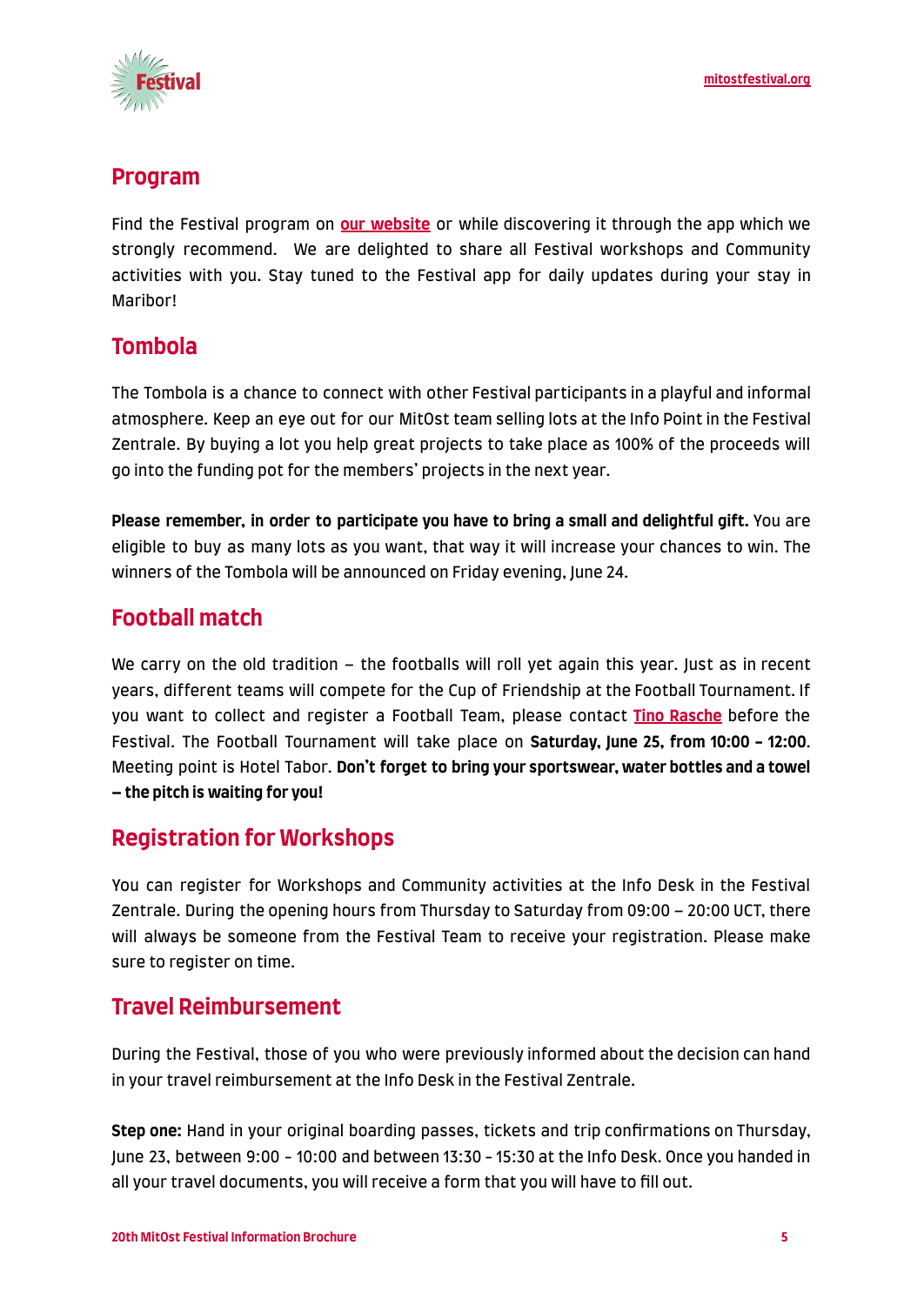

**Step two:** Bring the filled out form and receive your payout at the Info Desk on Friday, June 24, during lunch break 13:30-15:30. The payout of travel reimbursements in cash applies only to participants who do not have an EU bank account.

If you have an EU bank account, you will receive the reimbursement after the Festival by transfer. In this case, **please send the filled-out form with all relevant travel documents immediately after the Festival via post or via mail to:**

Uta Protzmann protzmann(at)mitost.org MitOst e.V. Herzbergstr. 82-84 10365 Berlin Deutschland

#### **What to pay attention to when you hand in the receipts of your journey:**

- please hand in **ALL RECEIPTS** from your journey, even if the total amount is higher than the travel allowance
- receipts of your journey to the festival have to be handed in as **ORIGINALS**
- receipts for your journey back home have to be handed in as **COPIES**
- in case of going by plane: please do not forget the boarding passes!
- stick all receipts neatly arranged on DIN-A4 paper (please do not staple the receipts)
- do not stick them on top of each other and only onto one side of the page!
- Please, leave some space between receipts!
- in case the receipts are not in German or English, please translate them for us (what is important for us: places, date, amount of money, means of transportation)
- **highlight** the amount of money
- please **number** all receipts

#### **What to pay attention to when you fill in the form:**

- please write in an easily readable way, using **CAPITAL LETTERS** when you fill in the form
- please fill in the **exchange rate** with an **accuracy of 4 digits** after the decimal point
- you can have a look at the exchange rates at the Festival headquarters
- in case you have looked up the exchange rate yourself, please bring a copy and stick it on the pages with your receipts
- the amount in EUR has to be filled in with an **accuracy of 2 digits** after the decimal point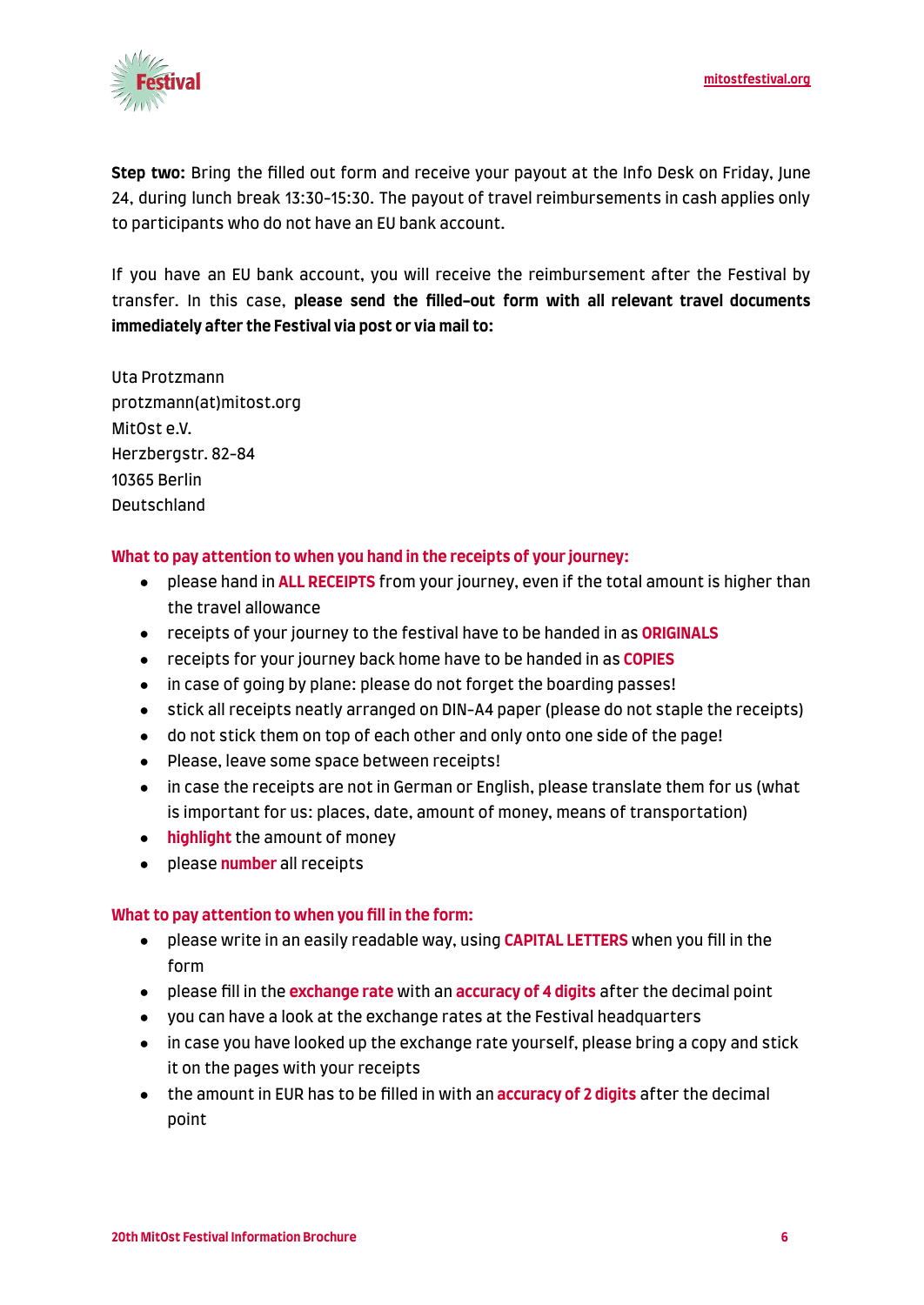

#### **Please keep in mind:**

- it is only when you hand in the copies of the receipts for your journey back home, that we can reimburse your travel expenses
- the travel allowances will be paid out in euro
- please note the opening hours and coordinate these with your plans concerning the Festival events; out of hours no application forms can be accepted
- please have a little **patience** when you have to wait for the glue stick or for our brave people in charge to help you: a lot of people will come to get their travel expenses reimbursed, but in the end, all will have their  $turn - don't worry!$

## <span id="page-6-0"></span>**Let's be conscious of the environment**

Festivals can generate positive cultural, social and economic impacts on the local communities. But let's not forget the environmental impact they can have. Festivals and similar events, unfortunately, produce much more trash per person per day than what you would normally produce at home. We would like to also keep this in mind and act responsibly towards the neighbourhood and the environment. Therefore, we encourage you to bring your own cup, cutlery and water bottles to reduce plastic waste during the festival.

# <span id="page-6-1"></span>**Communication during the Festival – Telegram Chat**

We have found a very practical way to communicate with each other during the days of the Festival, the channel-based messaging platform, Telegram. This is just a reminder for those of you who still haven't joined the group chat. **[You are welcome to join!](https://t.me/+Sgg58SWxYf1mNWJk)**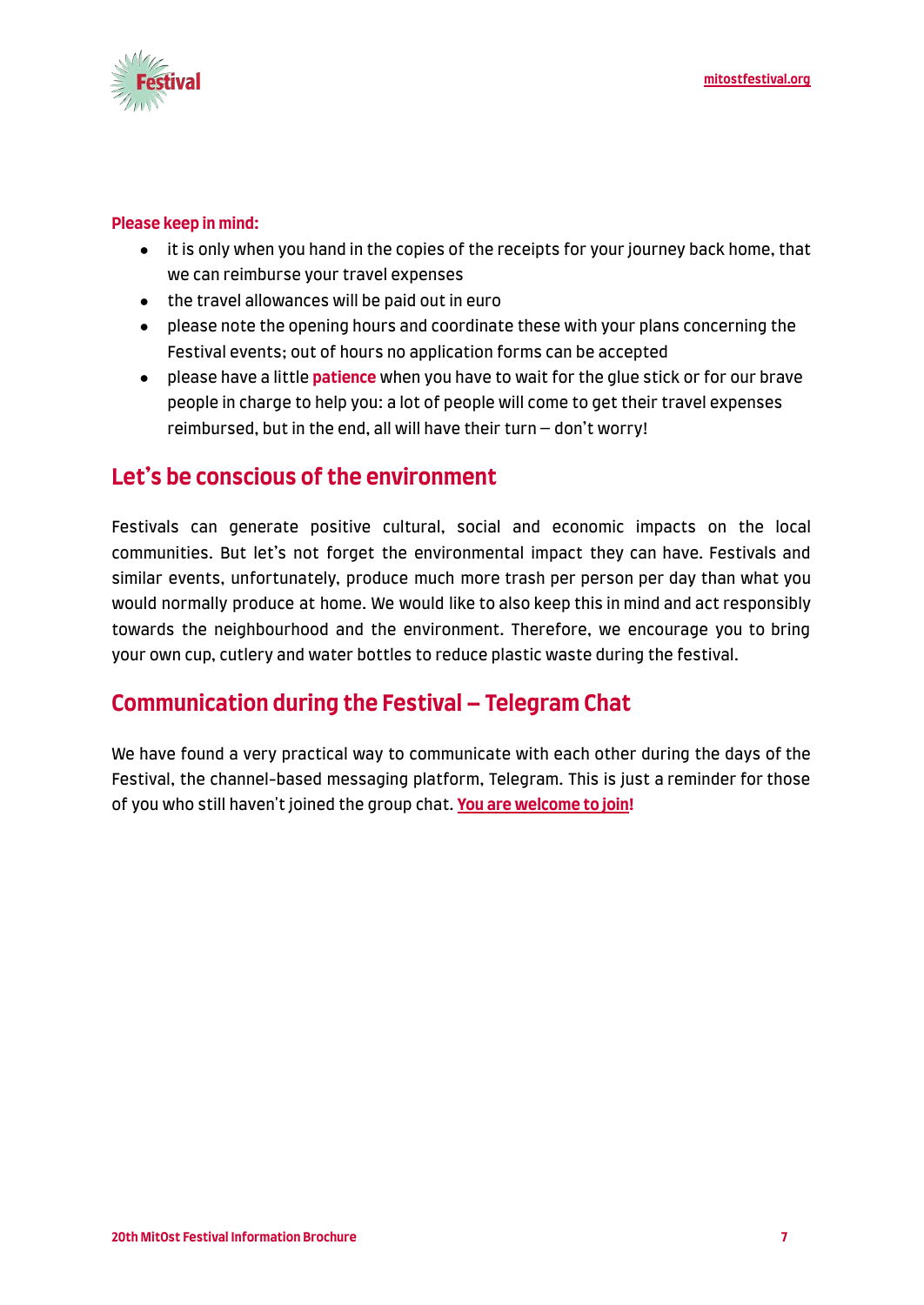

# <span id="page-7-0"></span>**How to Navigate in Maribor during the day**☀️

#### **From Maribor Train Station:**

From the Train station to Youth Hostel UNI (5 minutes):

> Train LP (from Maribor Train Station – to Maribor Maribor Tabor) > 1-minute walk

### **From the Train station to Hostel Pekarna (13 minutes):**

> 4 minutes walk > BUS 8 (from ŽP Maribor – to Krekova-občina) > 4 minutes walk

### **To Festival Zentrale:**

From Youth Hostel UNI to Festival Zentrale: > 3 minutes walk

## **From Hostel Pekarna to Festival Zentrale (12 minutes):**

> 4 minutes > BUS 21 (from Maribor UKC – TPC City) > 2 minutes walk

### **To Museum Courtyard:**

**From UNI Youth Hostel to Museum Courtyard** > 4 minutes walk

# **From Hostel Pekarna to Museum Courtyard**

> 4 minutes walk > BUS 3 (from Maribor UKC – to TPC City) > 8 minutes walk

#### **To Green Courtyard:**

walk

From UNI Youth Hostel to Green Courtyard > 5 minutes walk

## **From Hostel Pekarna to Green Courtyard** > 4 minutes walk > BUS 1 (from Maribor UKC – to Glavni trg-Vetrinjska) > 4 minutes

## **To Museum of National Liberation Maribor:** From UNI Youth Hostel to MoNLM

> 4 minutes walk

#### **From Hostel Pekarna to MoNLM**

> 4 minutes walk > BUS 3 (from Maribor UKC – to TPC City) > 8 minutes walk

## **To Photo Room:** From UNI Youth Hostel to Photo Room > 8 minutes walk

## **From Hostel Pekarna to Photo Room**

> 4 minutes walk > BUS 3 (from Maribor UKC - to Koroška-Poštna) > 2 minutes walk

**To Center for Creativity** From UNI Youth Hostel to CrC > 5 minutes walk

# **From Hostel Pekarna to CrC**

> 4 minutes walk > BUS 3 (from Maribor UKC – to TPC City) > 2 minutes walk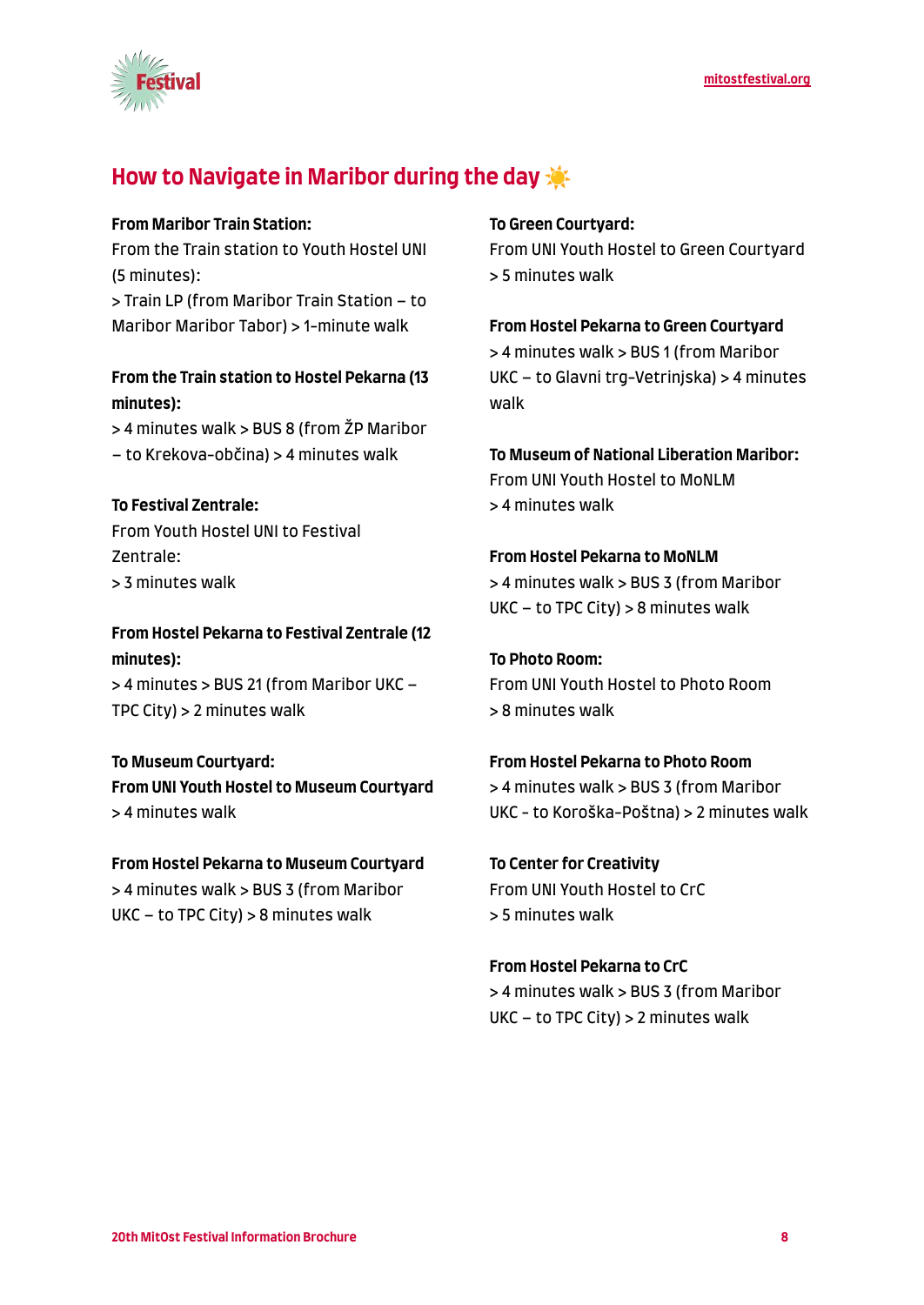



# <span id="page-8-0"></span>**How to Navigate in Maribor during the night**

#### **From Festival Zentrale:**

From the Festival Zentrale to Hostel Pekarna > 3 minutes walk

## **From the Festival Zentrale to UNI Youth Hostel (12 minutes)**

> Last Bus is going at 22:50 UCT > 2 minutes walk > BUS 21 (from TPC City – to Maribor UKC) > 4 minutes walk

## **From Museum Courtyard:**

From the Museum Courtyard to Hostel Pekarna > Last Bus is going at 22:53 UCT > 8 minutes walk > BUS 3 (from TPC City – to Maribor UKC) > 4 minutes walk

# **From the Museum Courtyard to UNI Youth Hostel**

> 4 minutes walk

### **From Green Courtyard:**

From the Green Courtyard to Hostel Pekarna

> Last Bus is going at 22:56 UCT > 4 minutes walk > BUS 1 ( from Glavni trg-Vetrinjska – to Maribor UKC) > 4 minutes walk

**From the Green Courtyard to UNI Youth Hostel** > 5 minutes walk

## **From Museum of National Liberation Maribor** From the MoNLM to Hostel Pekarna

> Last Bus is going 22:53 UCT > 8 minutes walk > BUS 3 (from TPC City – to Maribor UKC) > 4 minutes walk

**From the MoNLM to UNI Youth Hostel** > 4 minutes walk

### **From Photo Room**

From the Photo Room to Hostel Pekarna > Last Bus is going 22:46 UCT > 2 minutes walk > BUS 3 (from Koroška-Poštna - to Maribor UKC) > 4 minutes walk

**From the Photo Room to UNI Youth Hostel** > 8 minutes walk

### **From Center for Creativity**

From the CfC to Hostel Pekarna > Last Bus is going 22:53 UCT > 2 minutes walk > BUS 3 (from TPC City – to Maribor UKC) > 4 minutes walk From the CfC to UNI Youth Hostel > 5 minutes walk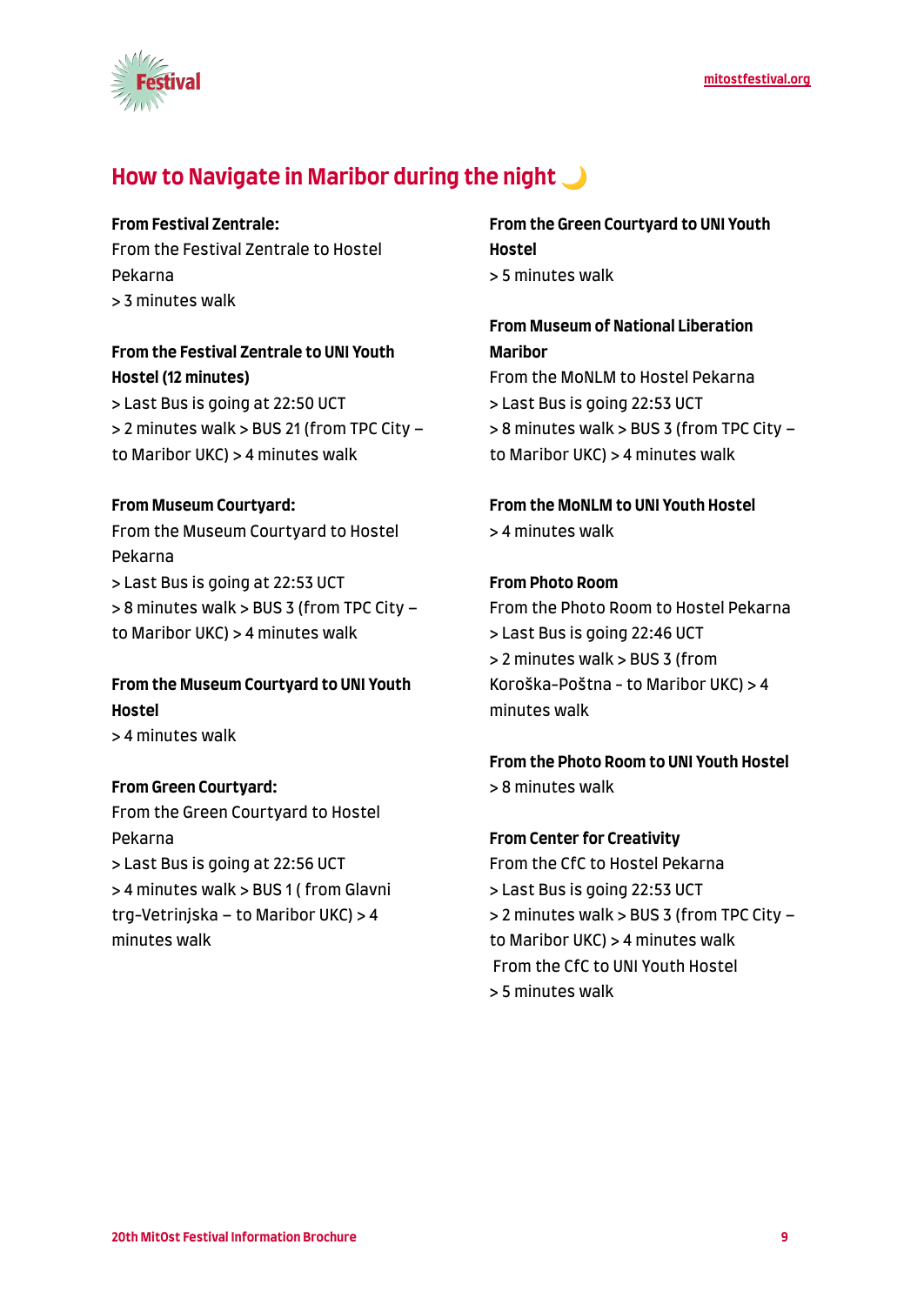



# <span id="page-9-0"></span>**Information about Maribor/Slovenia**

#### **Covid-19 Hygiene Policy & European Health Insurance Card**

Currently, there are no COVID-19 restrictions in place by the Slovenian government. In our registration form, the EU Digital COVID Certificate was a requirement for entering the venue. But after careful consideration, this becomes a recommendation rather than a requirement. We still strongly recommend you to come to the meeting being either vaccinated (incl. booster), recovered (< 6 months), and/or having a negative test (valid for 24/48 h). A general hygiene policy will be in place in the form of providing COVID tests if needed, masks, and disinfectants on site. If you have any symptoms related to COVID-19, please do not come to the venue.

**Please do not forget to take your [European Health Insurance Card.](https://newslettertogo.com/3ld7hg1f-tukqbfth-wjef138i-s6t) You might need to request it from your local health insurance.**

# <span id="page-9-1"></span>**Speaking Slovenian**

Here are some basic expressions that will make you feel like a local:

| <b>English</b>    | <b>Slovenian</b> |
|-------------------|------------------|
| Hello             | Pozdrav          |
| Good morning      | Dobro jutro      |
| Good night        | Láhko noč        |
| Please            | Prosim           |
| Thank you         | Hvala            |
| You're welcome    | Ni za kaj        |
| Cheers            | Na zdravje       |
| Yes/ No           | Da/Noben         |
| I love you        | Ljubim te        |
| I am sorry        | žal mi           |
| How are you?      | Kako si?         |
| What's your name? | Kako ti je ime?  |
| My name is        | lmé mi je        |
| Nice to meet you  | Me veseli        |
| What time is it?  | Koliko je ura?   |
| Enjoy your meal   | Dober ték        |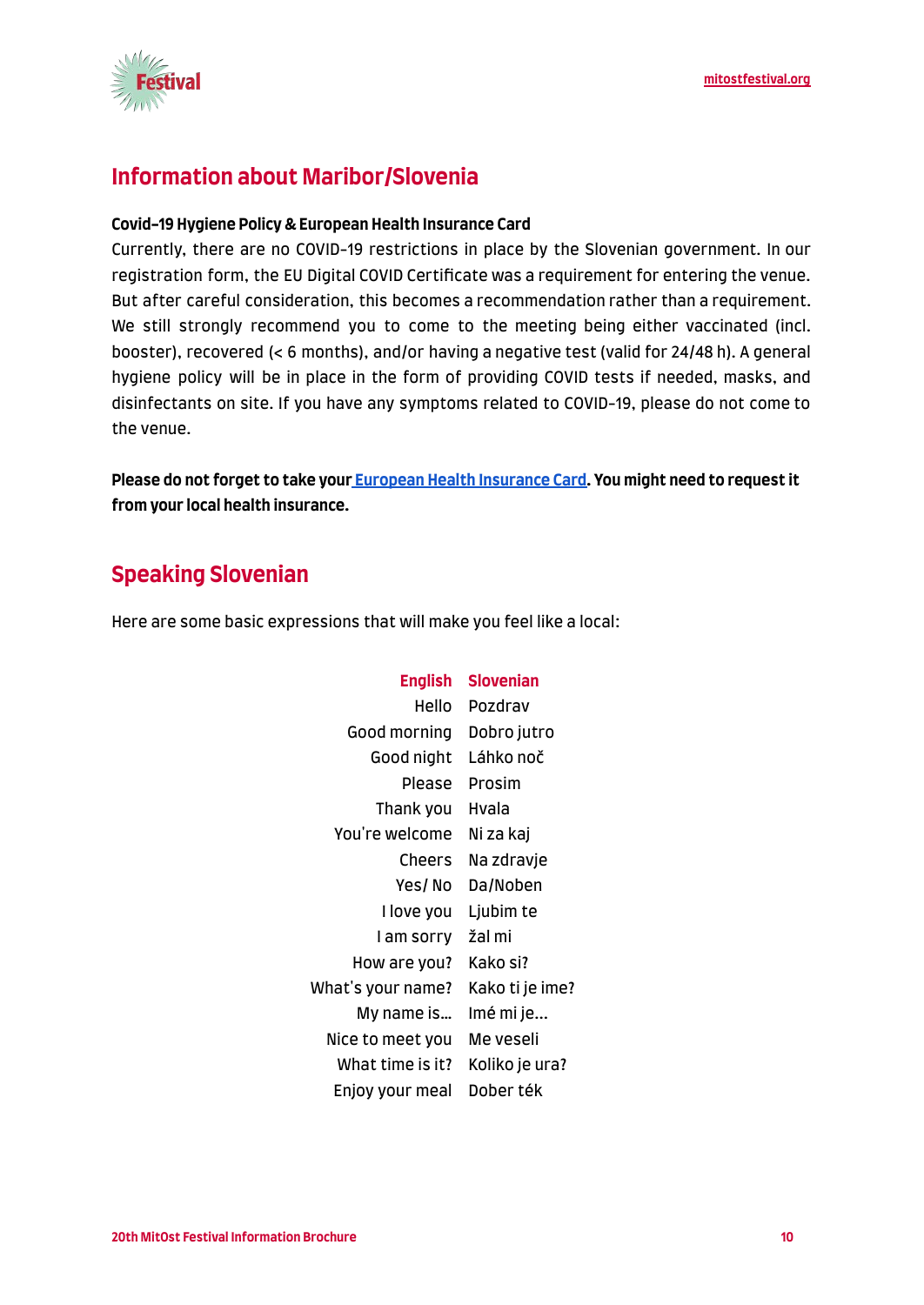

# <span id="page-10-0"></span>**Service Numbers and Addresses**

#### **Info Desk**

The Info Desk is located in the Festival Zentrale. Here, you register upon arrival and receive all information needed for your stay in Maribor. This is also the place to **pay your Festival fee** – in case you have not done so yet. At the Info Desk, you can buy **Tombola lots** and **register for Workshops**. You can also hand in your **travel reimbursement** here. During the Festival, you can always come to the Info Desk for help and further questions, we will be happy to help you.

#### **Location**

Festival Zentrale Adress: Partizanska cesta 3, 2000 Maribor Thursday to Saturday: 09:00 am - 20:00 pm

#### **Festival Team**

Marta Kanarkiewicz (Network Coordinator) Florentina Abendstein (Network Officer) Esterina Ukaj (Social Media; Logistics; Participants Communication) Agata Maziarz (Photographer; Social Media) Marie Sommerhage (Participants Communication; Workshop Coordination)

#### **Festival Support for Urgent Questions**

[festival@mitost.org](mailto:festival@mitost.org)

If at any case you have a special request, please contact us at the respective email addresses:

**Marta Kanarkiewicz** – contact Marta, our Network Coordinator at [kanarkiewicz\(at\)mitost.org](mailto:kanarkiewicz@mitost.org) if you would like to have more information how to stay connected to MitOst after the Festival

**Florentina Abendstein** – contact Flori, our Network Officer at [abendstein\(at\)mitost.org](mailto:abendstein@mitost.org) if you have any problems with your accommodation

**Marie Sommerhage** – contact Marie at [sommerhage\(at\)mitost.org](mailto:sommerhage@mitost.org) if you need any clarification or help with your workshop

**Esterina Ukaj** – contact Esti at *[ukaj\(at\)mitost.org](mailto:ukaj@mitost.org)* if you need any other logistical support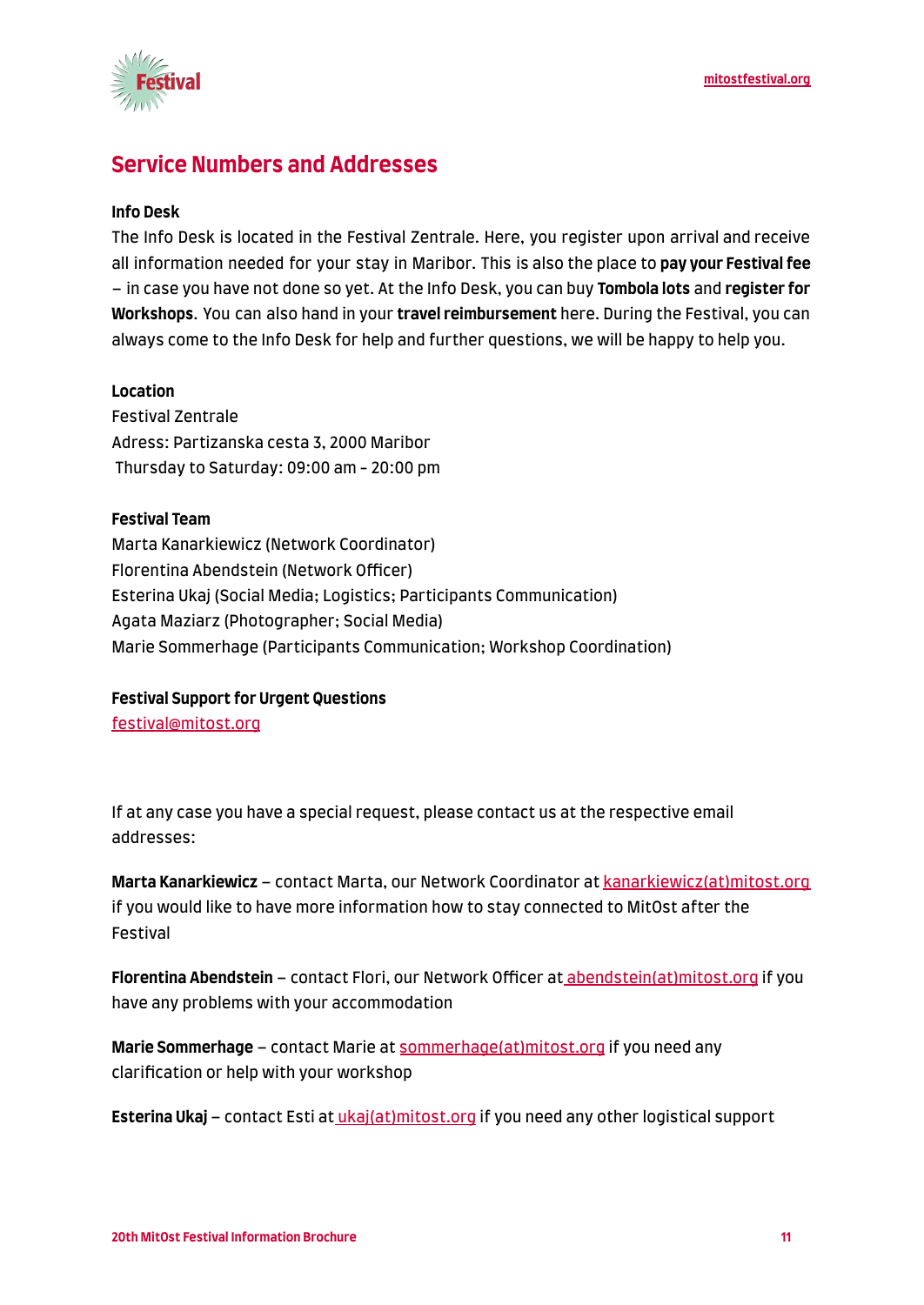



**Call in case of emergency** 112

**Pharmacy** Lekarna Pharmacy Partizanska cesta 1, 2000 Maribor +38622294570

**Lekarna Pharmacy** 18, Pobreška cesta, 2000 Maribor +38623204056

**Covid Test Centre** Jezdarska ulica 2, 2000 Maribor +38659034355

**Hospital** Maribor University Medical Centre Ljubljanska ulica 5, 2000 Maribor +38 623211000

**ATM Sparkasse** Titova cesta 8, 2000 Maribor

**ATM Nova KBM** Slomškov trg 10, 2000 Maribor **ATM NLB** Ulica Vita Kraigherja 1, 2000 Maribor

**ATM SKB** Ulica heroja Bračiča 1, 2000 Maribor

**Post Office** Post of Slovenia Slomškov trg 10, 2101 Maribor +386801400

**Police Station** Cesta proletarskih brigad, 2000 Maribor +38624292600

#### **Bike Rental MBajk**

- Ulica slovenske osamosvojitve 5, 2000 Maribor
- Glavni trg 20, 2000 Maribor
- Slomškov trg 10, 2000 Maribor +386802334

#### **Tourist Information**

Partizanska cesta 6a, 2000 Maribor +38622346611

#### **Taxi**

Taxi Plus https://taxi-plus.com/ Phone: +386801112